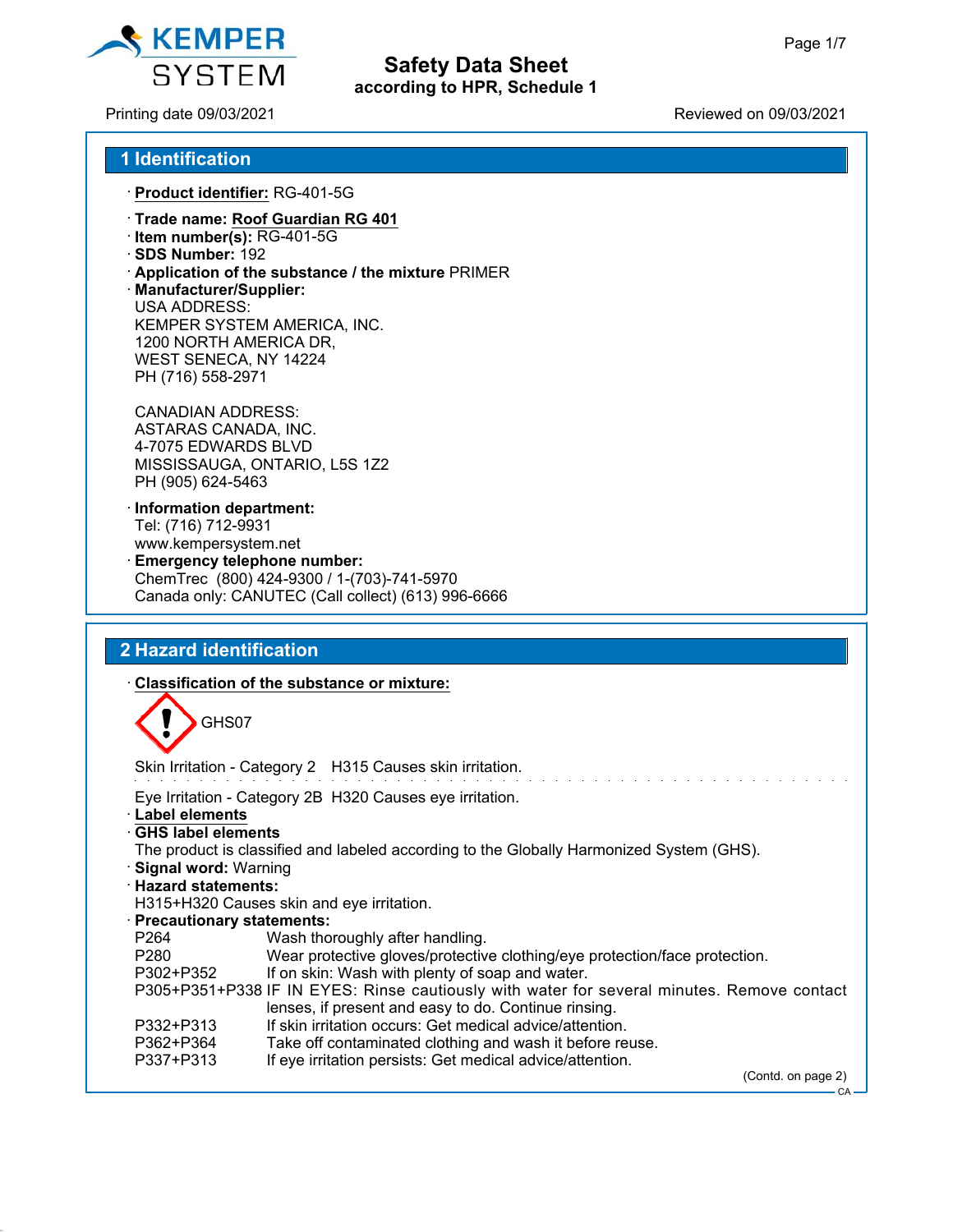(Contd. of page 1)

# **Safety Data Sheet according to HPR, Schedule 1**

Printing date 09/03/2021 Reviewed on 09/03/2021

**Trade name: Roof Guardian RG 401**





Health  $= 1$  $Fire = 0$ Reactivity  $= 0$ 

## **3 Composition/Information on ingredients**

ꞏ **Chemical characterization: Mixtures**

ꞏ **Description:** Mixture of the substances listed below with nonhazardous additions.

ꞏ **Dangerous components:**

25686-45-7 Acrylic ester acrylic acid acrylonitrile co-polymer 10-30% w/w  $\frac{10-30}{8}$  w/w

\* Actual concentration ranges are withheld as a trade secret.

### **4 First-aid measures**

ꞏ **After inhalation:** In case of unconsciousness place patient stably in side position for transportation. ꞏ **After skin contact:**

Wash with plenty of soap and water. Take off contaminated clothing and wash it before reuse. If skin irritation occurs: Get medical advice/attention.

- ꞏ **After eye contact:** Rinse cautiously with water for several minutes. Remove contact lenses if present and easy to do  $$ continue rinsing. If eye irritation persists get medical advice/attention.
- ꞏ **After swallowing:** If symptoms persist consult doctor.
- ꞏ **Most important symptoms and effects, both acute and delayed:**
- No further relevant information available.
- ꞏ **Indication of any immediate medical attention and special treatment needed:**

No further relevant information available.

## **5 Fire-fighting measures**

- ꞏ **Suitable extinguishing agents:** Use fire fighting measures that suit the environment.
- ꞏ **Special hazards arising from the substance or mixture:** No further relevant information available.
- ꞏ **Protective equipment:** No special measures required.

# **6 Accidental release measures**

- ꞏ **Personal precautions, protective equipment and emergency procedures:** Wear protective clothing.
- ꞏ **Environmental precautions:**
- Do not allow product to reach sewage system or any water course.

Inform respective authorities in case of seepage into water course or sewage system. Dilute with plenty of water.

Do not allow to enter sewers/ surface or ground water.

ꞏ **Methods and material for containment and cleaning up:**

Absorb with liquid-binding material (sand, diatomite, acid binders, universal binders, sawdust).

(Contd. on page 3)  $C_A$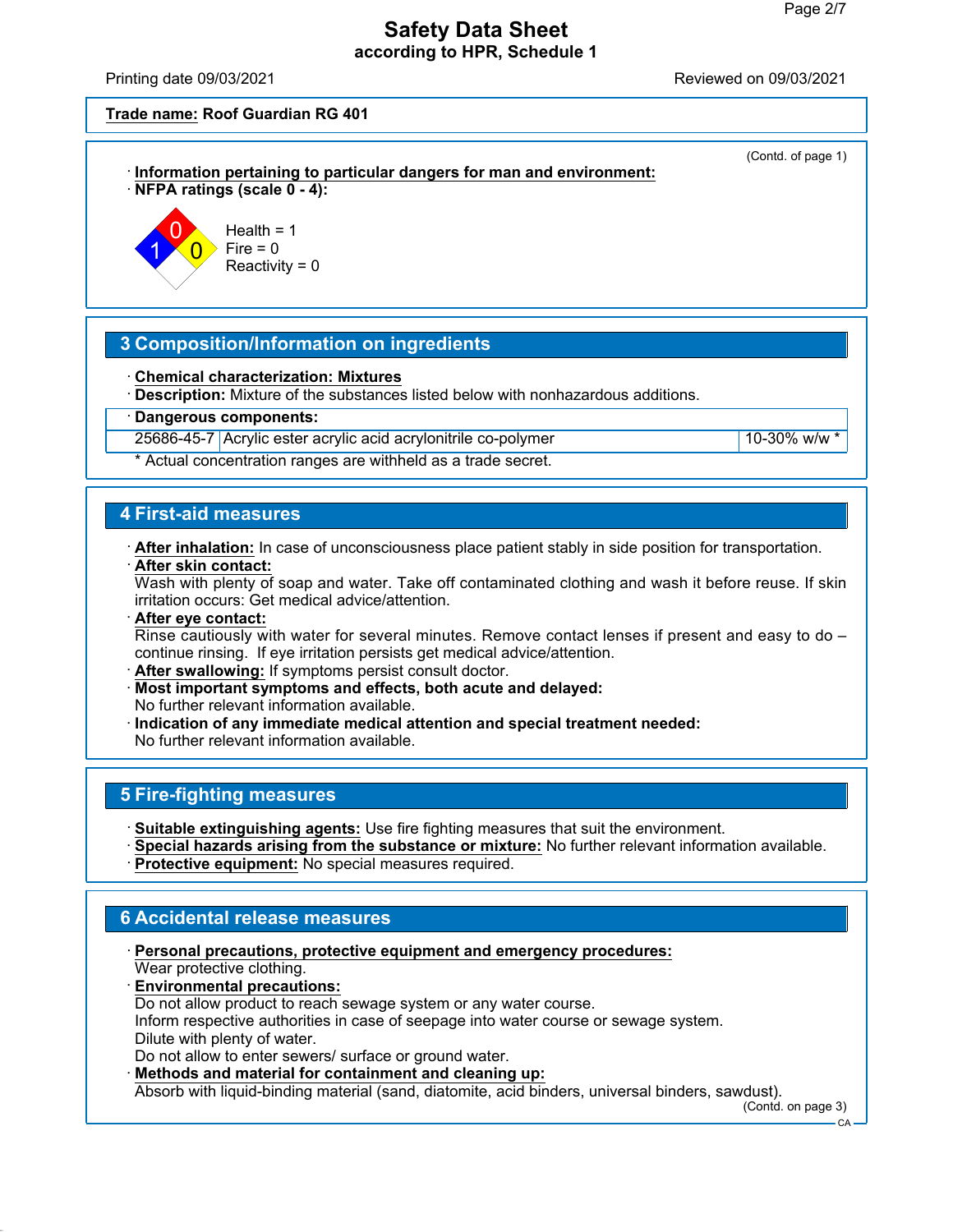Printing date 09/03/2021 Reviewed on 09/03/2021

### **Trade name: Roof Guardian RG 401**

Ensure adequate ventilation.

(Contd. of page 2)

ꞏ **Reference to other sections:** See Section 7 for information on safe handling. See Section 8 for information on personal protection equipment. See Section 13 for disposal information.

### **7 Handling and storage**

ꞏ **Handling**

ꞏ **Precautions for safe handling:**

Ensure good ventilation/exhaustion at the workplace.

- Prevent formation of aerosols.
- ꞏ **Information about protection against explosions and fires:** No special measures required.
- ꞏ **Storage**
- ꞏ **Requirements to be met by storerooms and receptacles:** No special requirements.
- ꞏ **Information about storage in one common storage facility:** Not required.
- ꞏ **Further information about storage conditions:** Keep receptacle tightly sealed.
- ꞏ **Specific end use(s):** No further relevant information available.

### **8 Exposure controls/ Personal protection**

ꞏ **Additional information about design of technical systems:** No further data; see item 7.

ꞏ **Components with limit values that require monitoring at the workplace:** The product does not contain any relevant quantities of materials with critical values that have to be monitored at the workplace.

- ꞏ **Additional information:** The lists that were valid during the creation were used as basis.
- ꞏ **Personal protective equipment**
- ꞏ **General protective and hygienic measures:**

Keep away from foodstuffs, beverages and feed.

Immediately remove all soiled and contaminated clothing.

Wash hands before breaks and at the end of work.

Avoid contact with the eyes and skin.

- ꞏ **Breathing equipment:** Use suitable respiratory protective device in case of insufficient ventilation.
- ꞏ **Protection of hands:**



Protective gloves

The glove material has to be impermeable and resistant to the product/ the substance/ the preparation. ꞏ **Material of gloves:**

Nitrile Butyl rubber, BR Nitrile rubber, NBR ꞏ **Eye protection:**



Tightly sealed goggles

(Contd. on page 4)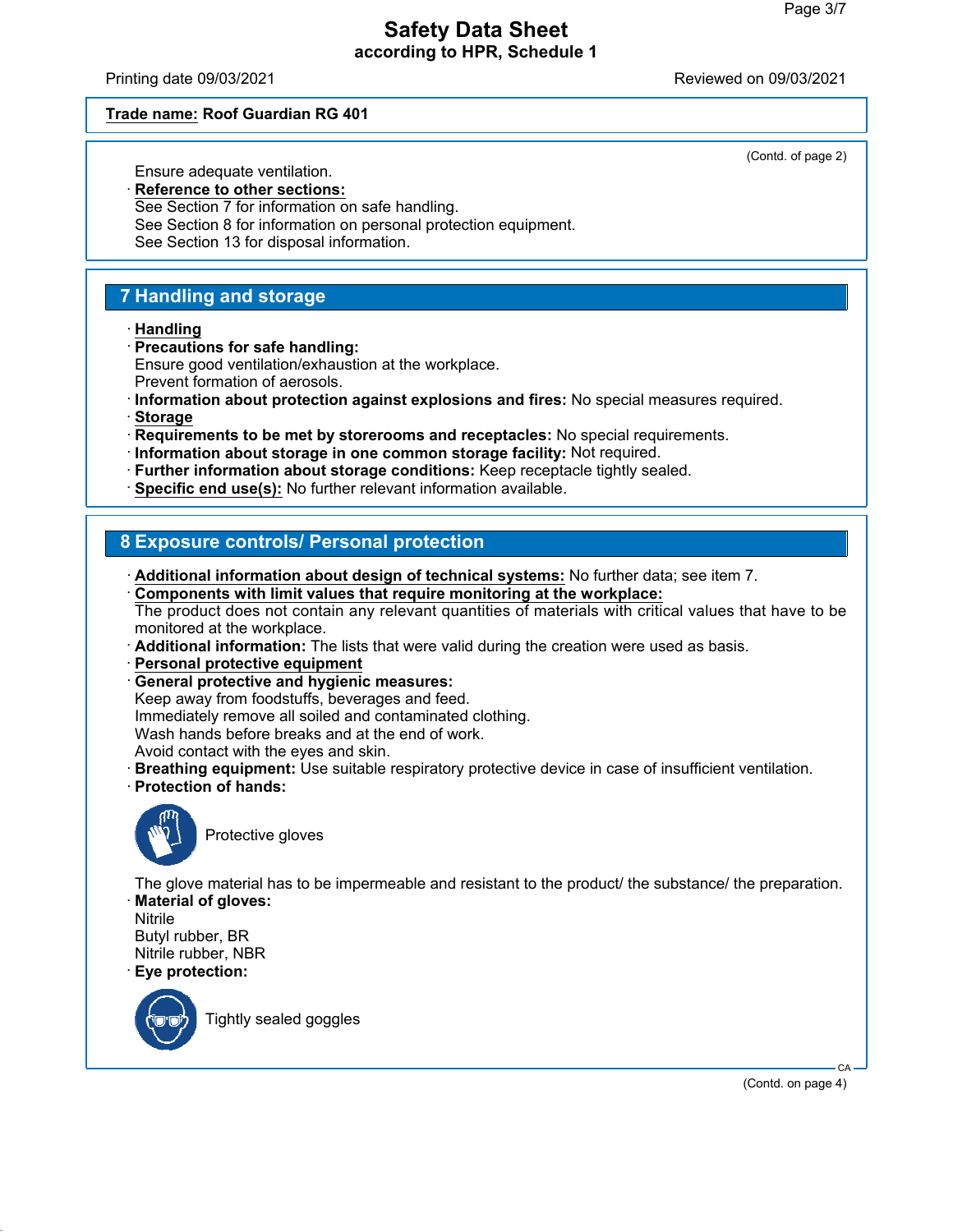Printing date 09/03/2021 **Printing date 09/03/2021** 

**Trade name: Roof Guardian RG 401**

(Contd. of page 3)

| 9 Physical and chemical properties                                                                       |                                                                        |
|----------------------------------------------------------------------------------------------------------|------------------------------------------------------------------------|
| · Form:<br>· Color:<br>· Odor:<br><b>Odor threshold:</b>                                                 | Liquid<br>Light grey<br>Characteristic<br>Not determined.              |
| pH-value at 20 °C:                                                                                       | 8.8                                                                    |
| <b>Change in condition</b><br><b>Melting point/Melting range:</b><br><b>Boiling point/Boiling range:</b> | Undetermined.<br>100 °C                                                |
| Flash point:                                                                                             | Not applicable.                                                        |
| Flammability (solid, gaseous):                                                                           | Not applicable.                                                        |
| <b>Decomposition temperature:</b>                                                                        | Not determined.                                                        |
| Auto igniting:                                                                                           | Product is not selfigniting.                                           |
| Danger of explosion:                                                                                     | Product does not present an explosion hazard.                          |
| <b>Explosion limits</b><br>Lower:<br>Upper:                                                              | Not determined.<br>Not determined.                                     |
| Vapor pressure at 20 °C:                                                                                 | 23.4 hPa                                                               |
| Density at 20 °C:<br><b>Relative density:</b><br>· Vapor density:<br><b>Evaporation rate:</b>            | 1.378 $g/cm3$<br>Not determined.<br>Not determined.<br>Not determined. |
| Solubility in / Miscibility with<br>Water:                                                               | Fully miscible.                                                        |
| · Partition coefficient (n-octanol/water): Not determined.                                               |                                                                        |
| Viscosity:<br>Dynamic at 20 °C:<br>Kinematic:                                                            | 192,000 mPas<br>Not determined.                                        |
| $\cdot$ Solvent content:<br><b>VOC content:</b>                                                          | 0.00%<br>0.0 g/l / 0.00 lb/gal                                         |
| <b>Other information</b>                                                                                 | No further relevant information available.                             |

## **10 Stability and reactivity**

ꞏ **Thermal decomposition / conditions to be avoided:**

No decomposition if used according to specifications.

ꞏ **Possibility of hazardous reactions:** Reacts with strong oxidizing agents.

ꞏ **Conditions to avoid:** No further relevant information available.

ꞏ **Incompatible materials:** No further relevant information available.

 $\cdot$  **Hazardous decomposition products:** No dangerous decomposition products known.

(Contd. on page 5)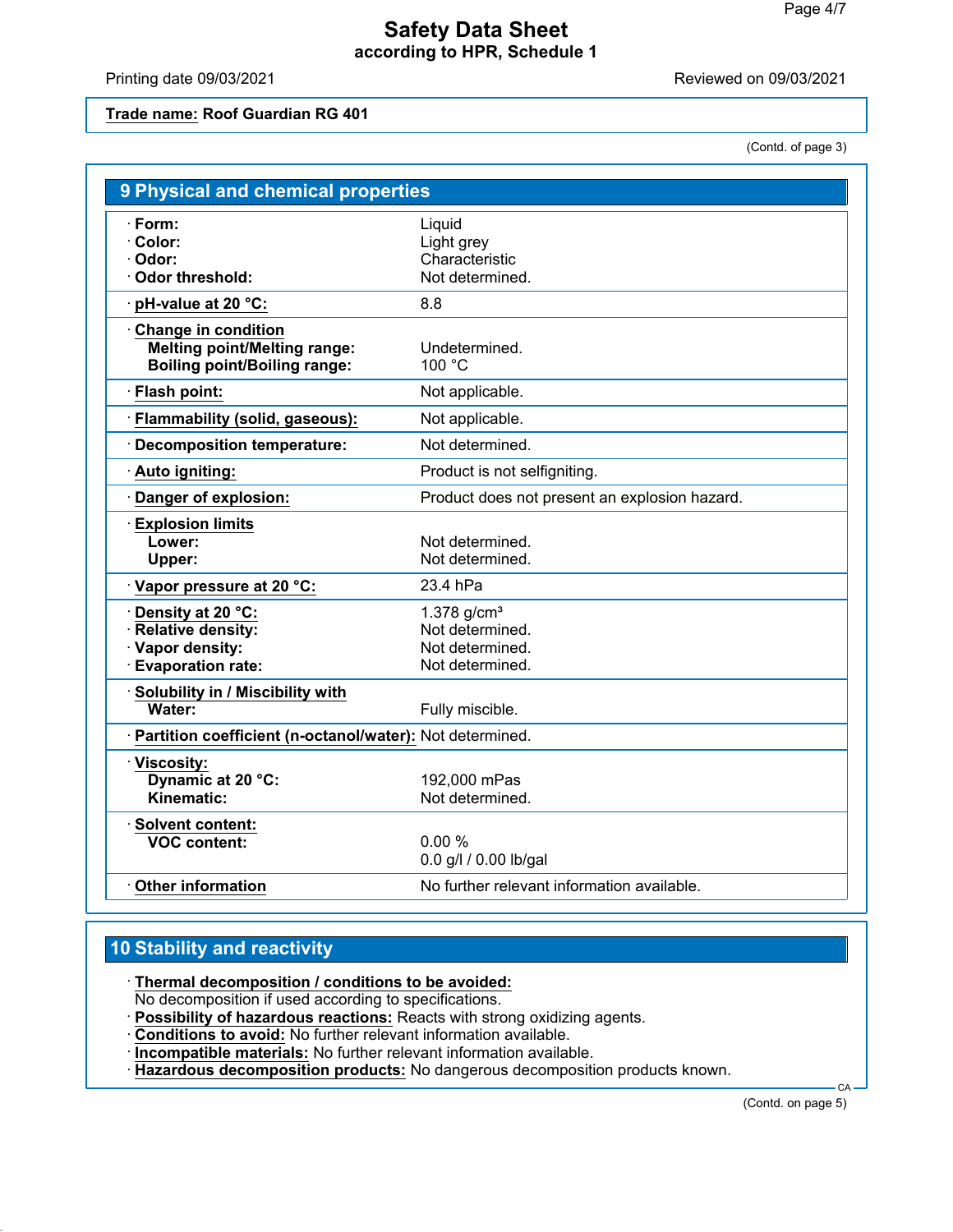Printing date 09/03/2021 Reviewed on 09/03/2021

### **Trade name: Roof Guardian RG 401**

(Contd. of page 4)

### **11 Toxicological information**

- ꞏ **Information on toxicological effects:**
- ꞏ **Acute toxicity**
- ꞏ **LD/LC50 values that are relevant for classification:**

#### **1314-13-2 zinc oxide**

Oral LD50 >5,000 mg/kg (rat)

- ꞏ **Specific symptoms in biological assay:** No further relevant information available.
- ꞏ **Primary irritant effect**
- ꞏ **on the skin:** Irritant to skin and mucous membranes.
- ꞏ **on the eye:** Irritating effect.
- ꞏ **Sensitization:** No sensitizing effects known.
- ꞏ **Additional toxicological information:**

The product shows the following dangers according to internally approved calculation methods for preparations:

**Irritant** 

#### ꞏ **Carcinogenic categories**

ꞏ **IARC (International Agency for Research on Cancer)**

107-13-1 acrylonitrile 2B

### ꞏ **NTP (National Toxicology Program)**

107-13-1 acrylonitrile R

### **12 Ecological information**

- ꞏ **Aquatic toxicity:** No further relevant information available.
- ꞏ **Persistence and degradability:** No further relevant information available.
- ꞏ **Behavior in environmental systems**
- ꞏ **Bioaccumulative potential:** No further relevant information available.
- ꞏ **Mobility in soil:** No further relevant information available.
- ꞏ **Ecotoxical effects:**
- ꞏ **Remark:** Harmful to fish
- ꞏ **Additional ecological information**
- ꞏ **General notes:**
- Harmful to aquatic organisms

Water hazard class 1 (Self-assessment): slightly hazardous for water

Do not allow undiluted product or large quantities of it to reach ground water, water course or sewage system.

Other adverse effects: No further relevant information available.

### **13 Disposal considerations**

#### ꞏ **Waste treatment methods**

ꞏ **Recommendation:**

Must not be disposed of together with household garbage. Do not allow product to reach sewage system.

(Contd. on page 6)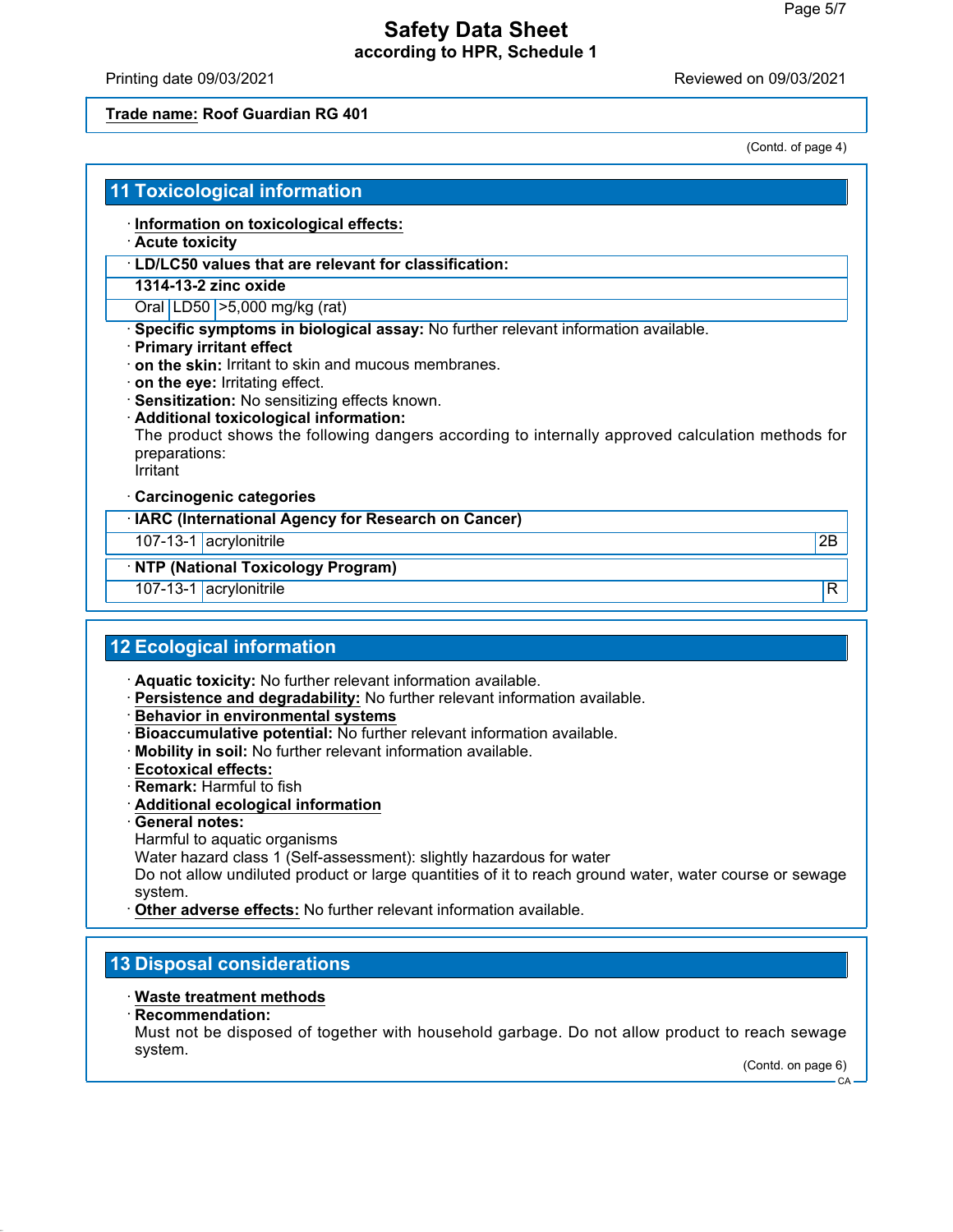Printing date 09/03/2021 Reviewed on 09/03/2021

#### **Trade name: Roof Guardian RG 401**

(Contd. of page 5)

### ꞏ **Uncleaned packagings**

ꞏ **Recommendation:**

Place in a sealed container and label as waste. Place in a safe area, and comply with all federal, state, provincial and local regulations for disposal.

ꞏ **Recommended cleansing agent:** Water, if necessary with cleansing agents.

# **14 Transport information** ꞏ **UN-Number · DOT/TDG, ADR, ADN, IMDG, IATA** Not regulated ꞏ **UN proper shipping name · DOT/TDG, ADR, ADN, IMDG, IATA** Not regulated ꞏ **Transport hazard class(es)** ꞏ **DOT, ADR, ADN, IMDG, IATA Not regulated** ꞏ **Packing group DOT/TDG, ADR, IMDG, IATA** Not regulated **Environmental hazards:** Not applicable. **Special precautions for user:** Not applicable. ꞏ **Transport in bulk according to Annex II of MARPOL73/78 and the IBC Code:** Not applicable. **UN "Model Regulation":** Not regulated

## **15 Regulatory information**

ꞏ **Safety, health and environmental regulations/legislation specific for the substance or mixture** No further relevant information available. ꞏ **Sara**

| vara                                                        |                    |
|-------------------------------------------------------------|--------------------|
| Section 355 (extremely hazardous substances):               |                    |
| 107-13-1 acrylonitrile                                      |                    |
| Section 313 (Specific toxic chemical listings):             |                    |
| 1314-13-2 zinc oxide                                        |                    |
| 107-13-1 acrylonitrile                                      |                    |
| · TSCA (Toxic Substances Control Act):                      |                    |
| All ingredients are listed or exempted                      |                    |
| · Proposition 65                                            |                    |
| <b>Chemicals known to cause cancer:</b>                     |                    |
| 107-13-1 acrylonitrile                                      |                    |
| Chemicals known to cause reproductive toxicity for females: |                    |
| None of the ingredients is listed.                          |                    |
| Chemicals known to cause reproductive toxicity for males:   |                    |
| None of the ingredients is listed.                          |                    |
|                                                             | (Contd. on page 7) |